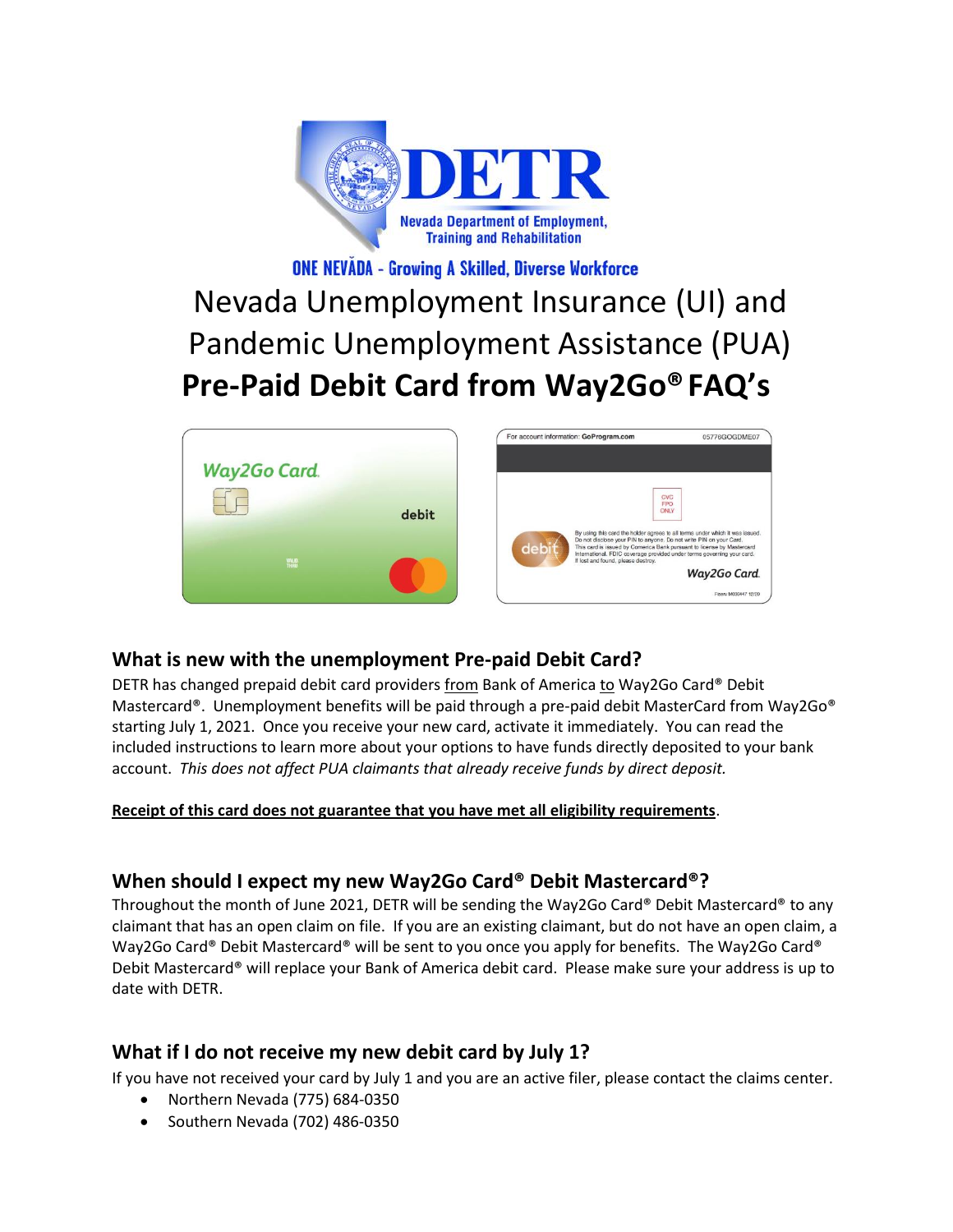• Rural Nevada & Out-of-State (888) 890-8211

# **When will I receive funds on my Way2Go Card® Debit Mastercard® if I have a new claim or I am still waiting for approval?**

Receipt of your debit card does not necessarily indicate that you have funds available. Your benefits will be deposited to the card when you file your UI claim and meet the eligibility requirements for unemployment. Benefits will be deposited to your new Way2Go Card® Debit Mastercard® after July 1, 2021 if otherwise eligible.

**Timeline** for receiving funds for new filers:

- Successfully file UI claim (week 1)
- File your weekly claim (week 2)
- Benefits deposited to your debit card (week 2, if immediately eligible**\*\***)
- Continue filing weekly claims
- Each week your deposit will post to the card within 48 hours

#### **\*\*A hold on your claim due to eligibility issues will delay payment to your card**

### **What should I do when I receive the Way2Go Card® Debit Mastercard®?**

Activate your debit card as soon as you receive it, even if your eligibility is still pending. Failure to activate your card may cause delay in future benefits. The debit card will come with instructions on how to set up direct deposit from the card to your bank account. Make sure to keep the card until the expiration date in case you need benefits in the future.

# **What if my Bank of America Card still has a balance?**

Funds from your Bank of America card cannot be transferred to your Way2Go Card®. Any remaining funds on your Bank of America debit card may be spent as you normally would or can be transferred to your bank account until October 1, 2021. You may transfer any funds from your Bank of America debit card to your bank account by visitin[g http://www.bankofamerica.com/nevadauidebitcard](http://www.bankofamerica.com/nevadauidebitcard) and logging on to your account. Bank of America may close your account any time after June 30, 2021 once your balance reaches zero.

#### **What if my Bank of America Card still has a balance after October 1, 2021?**

If your Bank of America debit card has an available balance after October 1, 2021, you will need to contact Bank of America to retrieve those funds at 1-888-339-8569.

#### **What if my Bank of America card is lost or stolen?**

Bank of America will continue to replace any card only up to August 31, 2021. After September 1, 2021, you will need to contact Bank of America directly to obtain your funds at 1-888-339-8569.